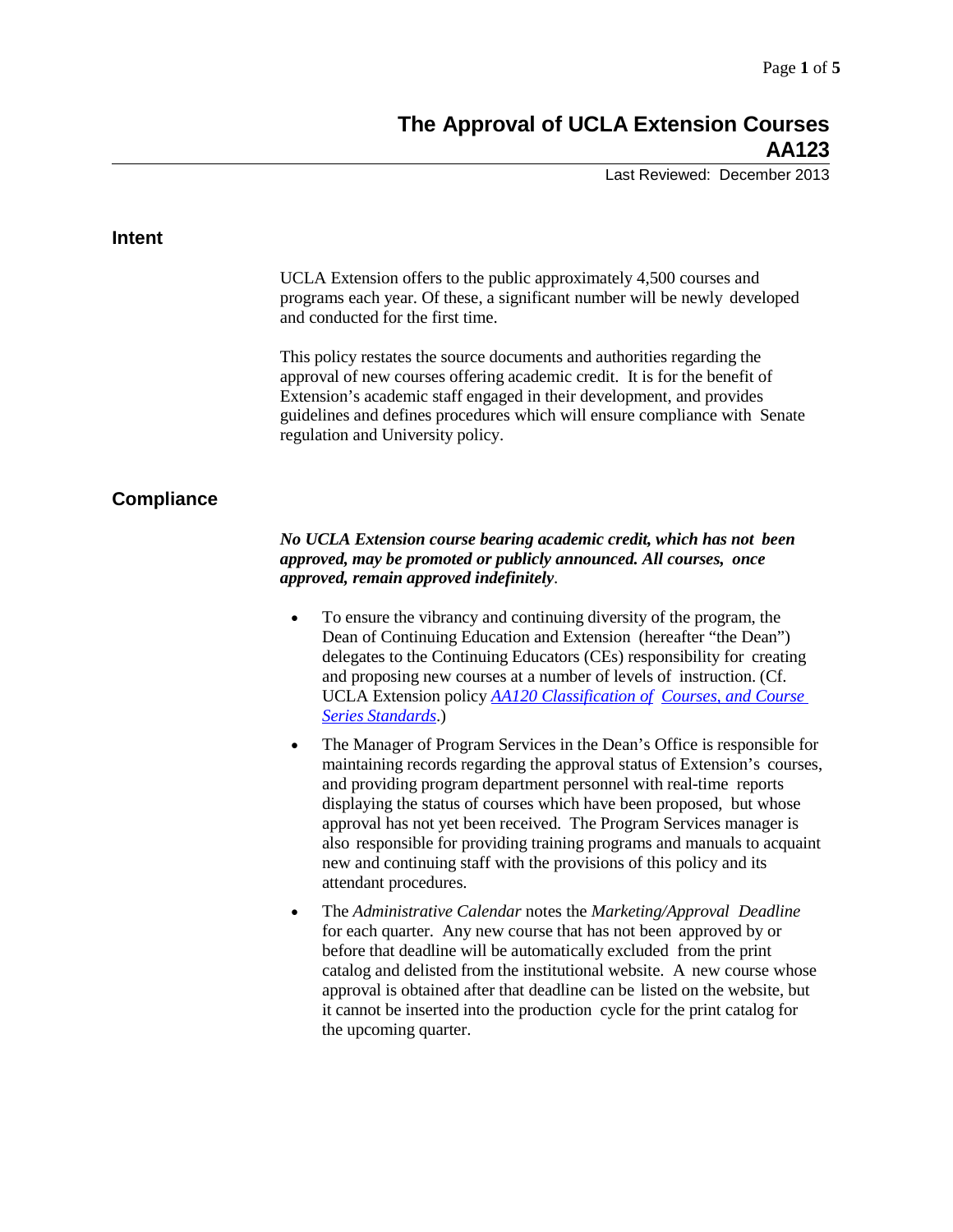## **Regulatory Environment**

The following Senate regulations, Senate legislative rulings, and Standing Orders of the Regents define the perimeters of UCLA Extension's policy and procedure regarding the approval of courses.

### • **UC Academic Senate Regulation 792 (A) and (B)**

University of California Extension courses yielding credit toward an academic degree or a professional credential or certificate shall be approved according to the following procedures:

- A. All lower division, "100" series upper division, and "200" series graduate courses bearing the prefixes "X," "XB," "XD," "XL," "XR," "XSB," "XSF," etc. [see SR 790] shall be approved by the Dean of University Extension (or his authorized representative) and the department concerned, and then submitted for approval to the Committee on Courses of Instruction (or other committee having jurisdiction over the corresponding regular courses) in the Division of the Academic Senate on the campus where the courses received departmental approval. Complete approval must be received before any public announcement of such courses is made.
- B. "X300" and "X400" series courses shall be approved by the Dean of University Extension (or his authorized representative) and by the department and school (or college) concerned, in accordance with general policies established by the Committee on Courses of Instruction of the Division of the Academic Senate on the campus where the courses received departmental approval. Complete approval must be received before any public announcement of such course is made. [See *SR 790*] [See *LR 10.65*]

# • **Legislative Ruling 10.65 of the Senate Committee on Rules and Jurisdiction**

Regulation 792(B) empower[s] each Divisional Committee on Courses (or its equivalent) to determine what endorsements by Senate agencies (including reviews by Divisional committees) must be obtained by University Extension before a suggested X300-X400 course may be presented with a proposed instructor in charge.

Approvals by the Dean of University Extension and the department, college, or school concerned are necessary, but they are sufficient only to the extent that the Committee on Courses determines.

### • **Legislative Ruling 4.84 of the Senate Committee on Rules and Jurisdiction**

The authority of the Academic Senate over courses and curricula, derived from Regental Standing Order 105.2, entails, *inter alia*, the authority to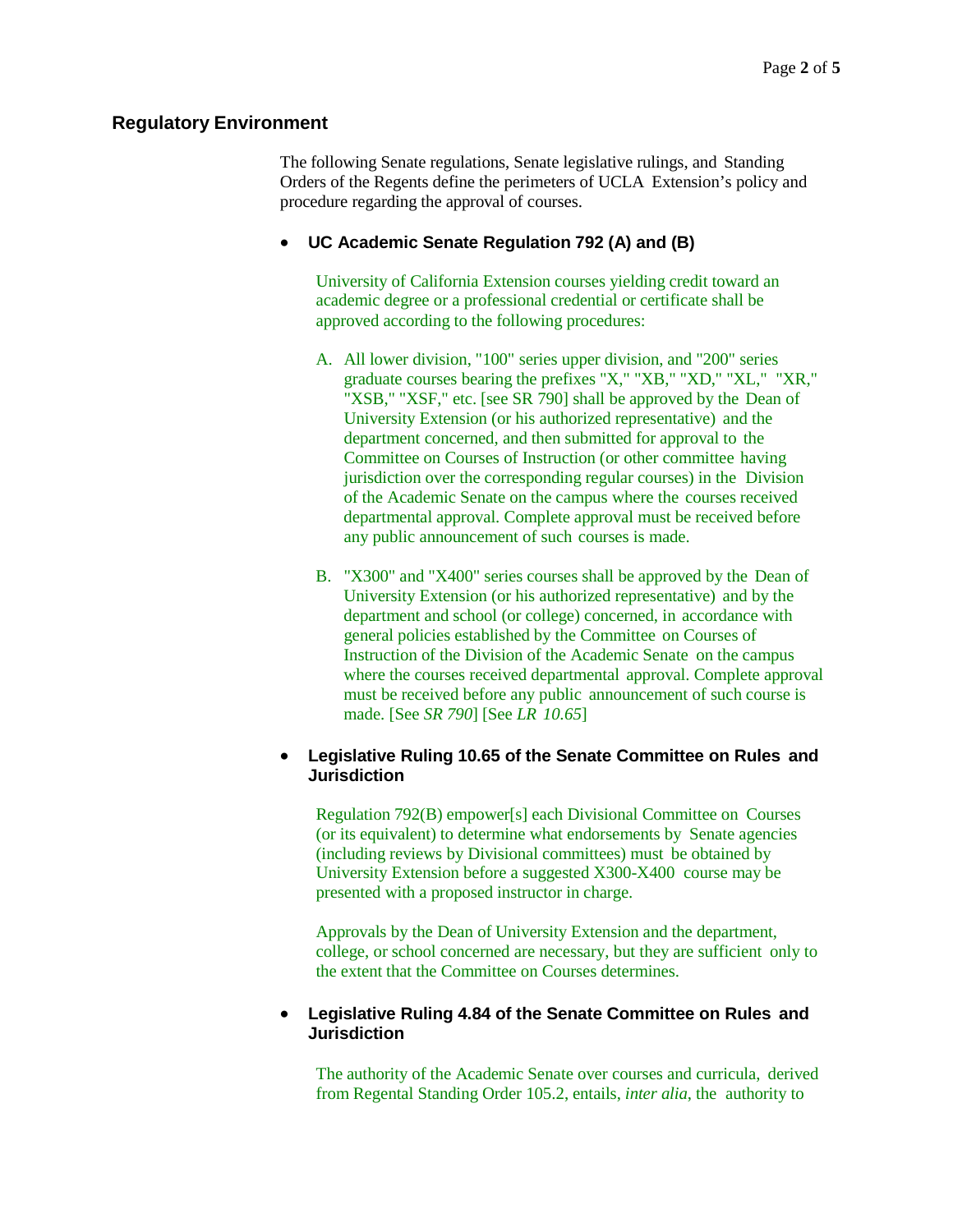discontinue academic programs. No delegation of this authority other than to agencies of the Academic Senate is authorized by Regental Standing Orders.

#### • **Standing Orders of the Regents 105.2 (b)**

The Academic Senate shall authorize and supervise all courses and curricula offered under the sole or joint jurisdiction of the departments, colleges, schools, graduate divisions, or other University academic agencies approved by the Board, except that the Senate shall have no authority over… non-degree courses in the University Extension… .

#### **Los Angeles Senate Division Delegations and Oversight**

The Undergraduate Council of the Los Angeles Division has oversight responsibility for credit-bearing courses in the series numbered 1 – 199. The Graduate Council of the Los Angeles Division has direct approval authority for credit bearing courses prefixed with an "X" or "XL" in the series numbered 200 – 299. Under Senate Regulation 792 (A), these final oversight, review, and approval authorities are in addition to endorsements that are required by Schools, academic departments and/or faculty executive committees.

The Committee on Continuing and Community Education ("CCCE") of the Los Angeles Division consults and advises on credit-bearing courses prefixed with an "X" in the series numbered  $300 - 399$  and  $400 - 499$ . On March 24, 1969, the predecessor to CCCE delegated its immediate approval authority under Senate Regulation 800(a) to UCLA's College, Schools, and academic departments for these professional level series.

# **Non-Credit Courses**

By Standing Order of the Regents 105.2 (B), the Academic Senate enjoys no direct approval authority over non-credit courses offered through UCLA Extension. However, the principles of shared governance of the University of California vest an indirect interest with the Senate regarding Extension's noncredit offerings. To enable Senate input and challenges regarding courses in the non-credit course series numbered 700 – 799, 800 – 899, and 900 – 999, Extension departments will provide UCLA academic departments with an Advisory Notice regarding new offerings prior to the public announcement of such courses.

#### **The Course Proposal**

Proposals for new courses will include the following elements:

- a course description
- as needed, explanations regarding the appropriateness of the course level.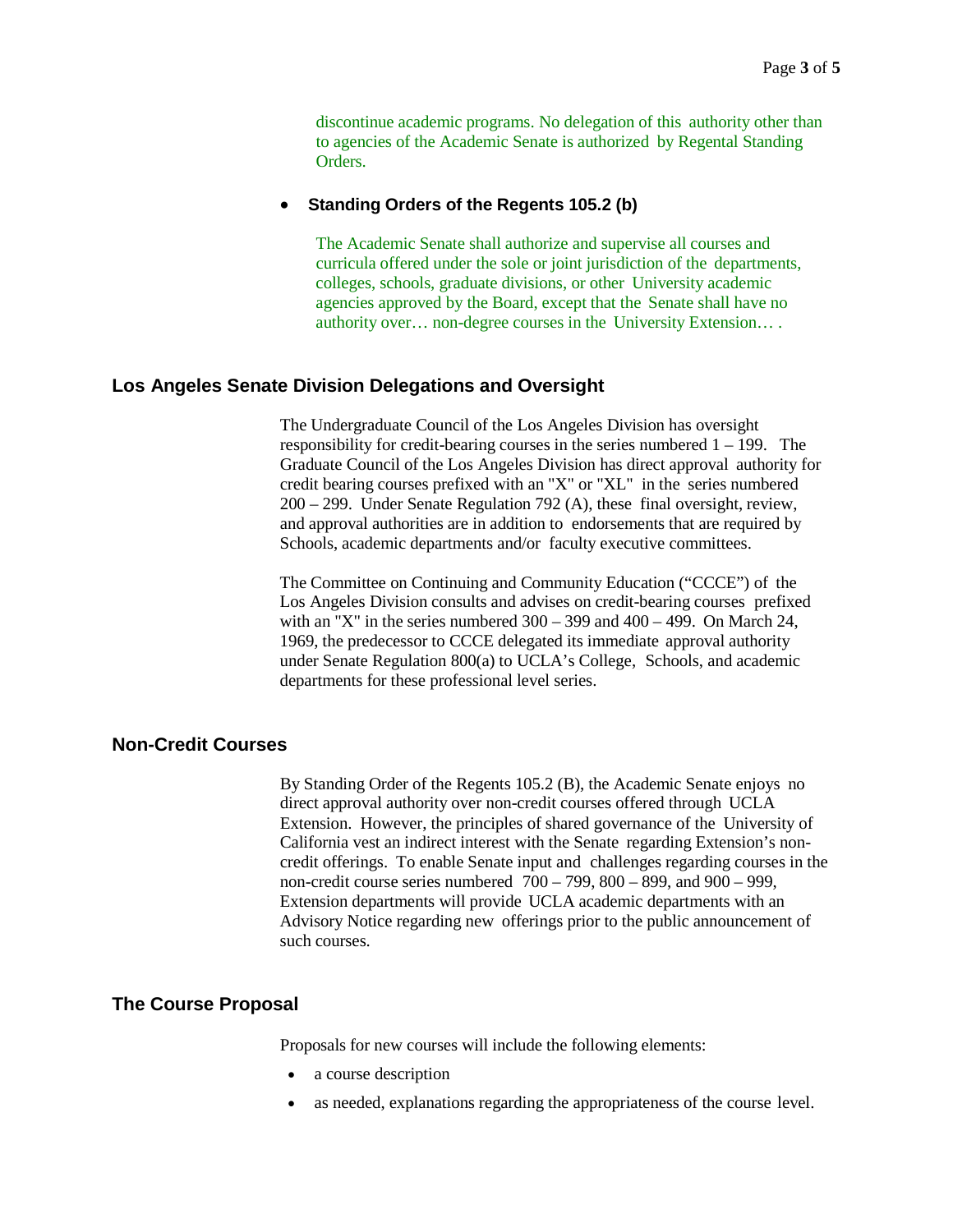For example, courses offered  $X$  1 – 199, and  $XL$  200 – 299, require special documentation explaining why congruence in the learning outcomes are not required in the first instance, and how and why Extension proposes to offer instruction regarding research methodology in the second instance.

• a course outline, ordinarily prepared by the instructor of first instance for the new course, or by the course author if other than a proposed instructor. The outline will identify texts to be used in the course, if any; a list of the topics to be covered in each course meeting, a statement regarding the techniques to be used in the evaluation of student work, (exams, papers, presentations, e.g.); notation regarding program meeting format and the number of hours outside of class to which students will typically be expected to commit; and the number of contact hours of instruction, and the value of academic credit the contact hours represent.

## **Exam Proctoring: Distance Learning Format**

The approval of courses and the approval of instructors to teach courses in the series 1-199 is predicated on a general test for congruence in learning outcome with the course it mirrors in the UCLA curriculum. Whereas the methodology for assessing students' mastery of material is also expected to be the same and is frequently by exam, and whereas a properly secured testing environment is necessary to prevent various forms of academic misconduct, UCLA Extension requires all exams in courses numbered 1-199, including those presented in the distance learning format, to be proctored.

# **Unit Valuation**

Academic Senate Regulation 760 defines how unit values are determined: "The value of a course in units shall be reckoned at the rate of one unit for three hours' work per week per term on the part of a student, or the equivalent." This time formula considers work performed by the student both in class and at study. The intent of the Senate is to measure a course by the total effort an average student must make to cover a fixed amount of material. For the typical UC undergraduate level 4-unit course in a quarter-based term, 33 1/3 hours (2000 minutes) of instruction are conducted, and the average student will expend an additional 87 hours in study. Underlying this time formula is an emphasis on the quantity of material presented and to be mastered.

For traditional format classes, UCLA Extension is welcome to employ the above standard, but is also approved to use an equivalent formula, approved by our Senate committee in November 1965, based exclusively on contact time*: for every unit of credit, there will be 8.33 hours of contact time.* For independent study, online courses. and hybrid courses (which mix online presentation with classroom contact), CEs will respect Senate objectives by proposing unit valuation on an overall assessment of the learning objectives, the material to be mastered, and the total time an average student will likely expend in study.